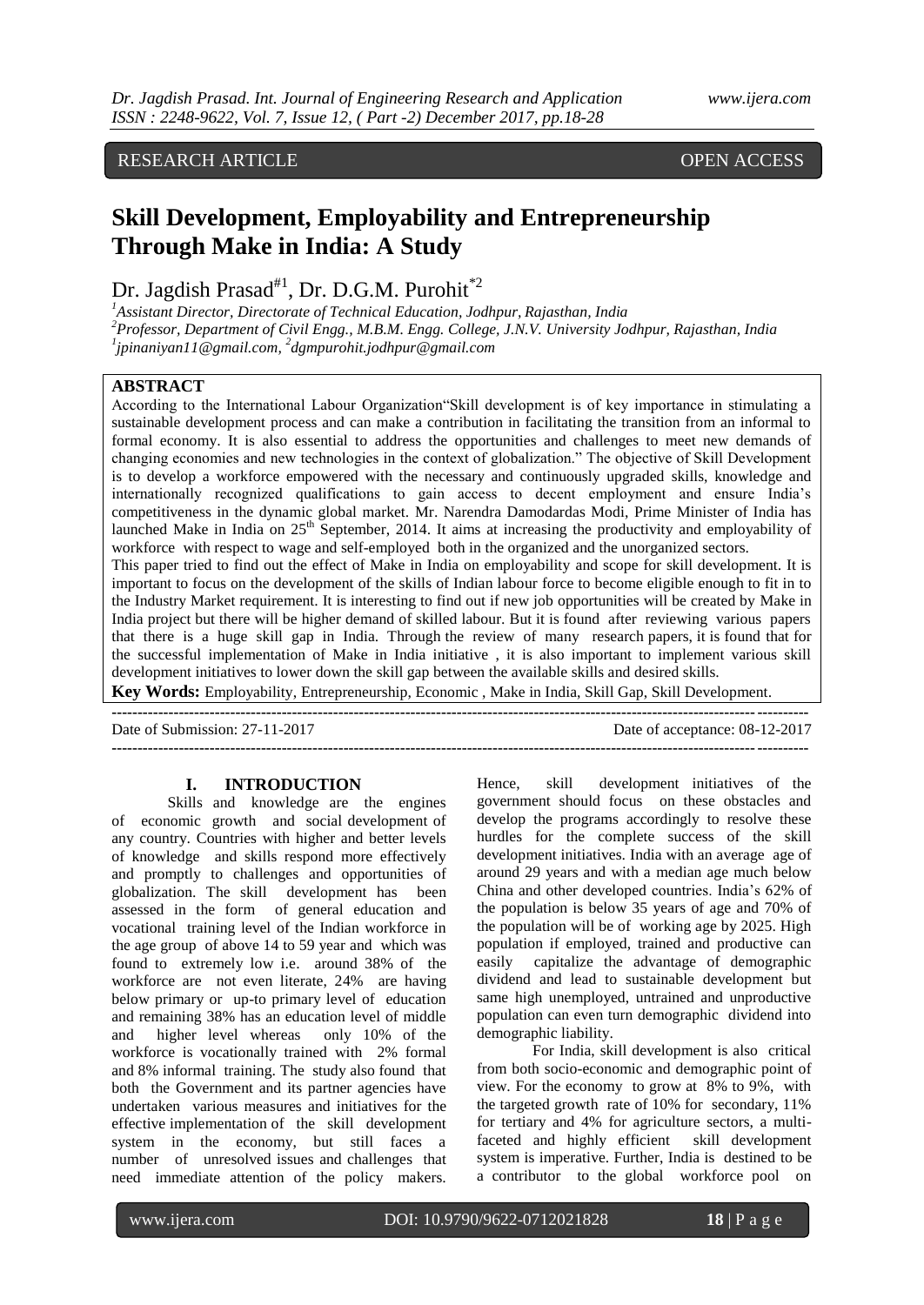account of demographic bonus, with the growth rate of higher working age population as compared to its total population and home to the second largest population in the world with distinct advantage of having the youngest population with an average age of 29 years as against the average age of 37 years in China and 45 years in Western Europe (FICCI, 2014). Globalization knowledge and competition have intensified the need for highly skilled workforce in both the developing and developed nations as it enables them to accelerate the growth rate of their economy towards higher trajectory. Today all economies need skilled workforce so that meet global standards of quality, to increase their foreign trade, to bring advanced technologies to their domestic industries and to boost their industrial and economic development.The skills and knowledge becomes the major driving force of socio-economic growth and development for any country. As it has been observed that countries with highly skilled human capital tend to have higher GDP and per capita income levels and they adjust more effectively to the challenges and opportunities of the world of work.

The Make in India program have to bring an Economic revolution by making India a global manufacturing hub and welcoming both domestic and international industrialists to invest in India that will generate employment and overall development of India. The initiative also emphasizes on high quality standards and lowering the affect on the environment. It also focuses on economic, infrastructure and technical development which will lead to development of other Industries and sectors giving a global recognition to Indian Industry.

The Make in India projects aims to provide higher employment, better standard of living and high Per Capita GDP of Indian Economy. Manufacturing sector needs huge investment to acquire latest modern technology, development and setting up of desired infrastructure, skill development of its labour force to produce best quality products and sustain in global market. If India wants to attract the investors to invest in India and transform in to a global anufacturing destination, its labour force should acquire the desired Skill requirement with Skill development and enhancement along with accumulation of accumulation of financial requirement. Around 51% of the workforce is engaged in Agriculture which contributes only 17% to India GDP whereas 22% of the total workforce is engaged in manufacturing sector which contributes to 26% of the GDP of India. It has been observed that there is huge skill gap of Industrial demand for skilled labour and available skilled labour force. There are a large number of challenges in attaining government target

of 10% sustainable growth in manufacturing sector to make Make in India project successful. This paper aims to study the effect of Make in India on employability and scope for skill development.

# **II. OBJECTIVE OF THE STUDY**<br>To understand through the review of

- 1. To understand through the review of literature and the effect of Make in India literature and the effect initiative on employability.
- 2. To Understand the present status of skill development in India
- 3. To analyze through the review of literature if the Skill Development measures will help to bridge the gap of existing skills and required skills of workforce and Labour force in India.
- 4. To understand the Challenges in Skill Development Initiatives in India:
- 5. The objective of this paper will be achieved if the analysis will help in the future implementation of skill Development programs to make Make in India successful in India.

#### **III. METHODOLOGY**

The study in this paper is based on exploratory research based on the secondary data and information sourced from libraries, relevant books, journals, magazines, articles, media reports and Government portals of Make in India, Skill India, etc. Being looked into requirements of the objectives of the study the research design employed for the study is of descriptive type. The authors adopted to have greater accuracy and in depth analysis of the research study. Available secondary data was extensively used for the study.

#### **IV. LITERATURE REVIEW**

The current ranking of India in Industrial<br>is 11 in the World. The total GDP output is  $11$  in the World. The contribution of manufacturing sector is 28% which engages nearly 17% of the total labour force. The basis of any manufacturing organization is governed by the quantity of money it is willing to invest and the kind of people who are going to work in it. For transforming the health of the manufacturing sector and in order to make it a most preferred destination for domestic as well as foreign investors and industrialists, it is very much important to promote both fund based and non-fund based financial services. Manufacturing firms to withstand the global competition, and to ensure their long term sustainability, have to invest in huge quantity in setting up and developing its infrastructure, raw material, skill development of its human resource, and R & D (Goyal, Kaur, & Singh, 2015). Data of World Bank suggested that in 2013, the contribution of manufacturing sector to Indian Economy was just 13%. The overall contribution to GDP by manufacturing sector was just 28%. India"s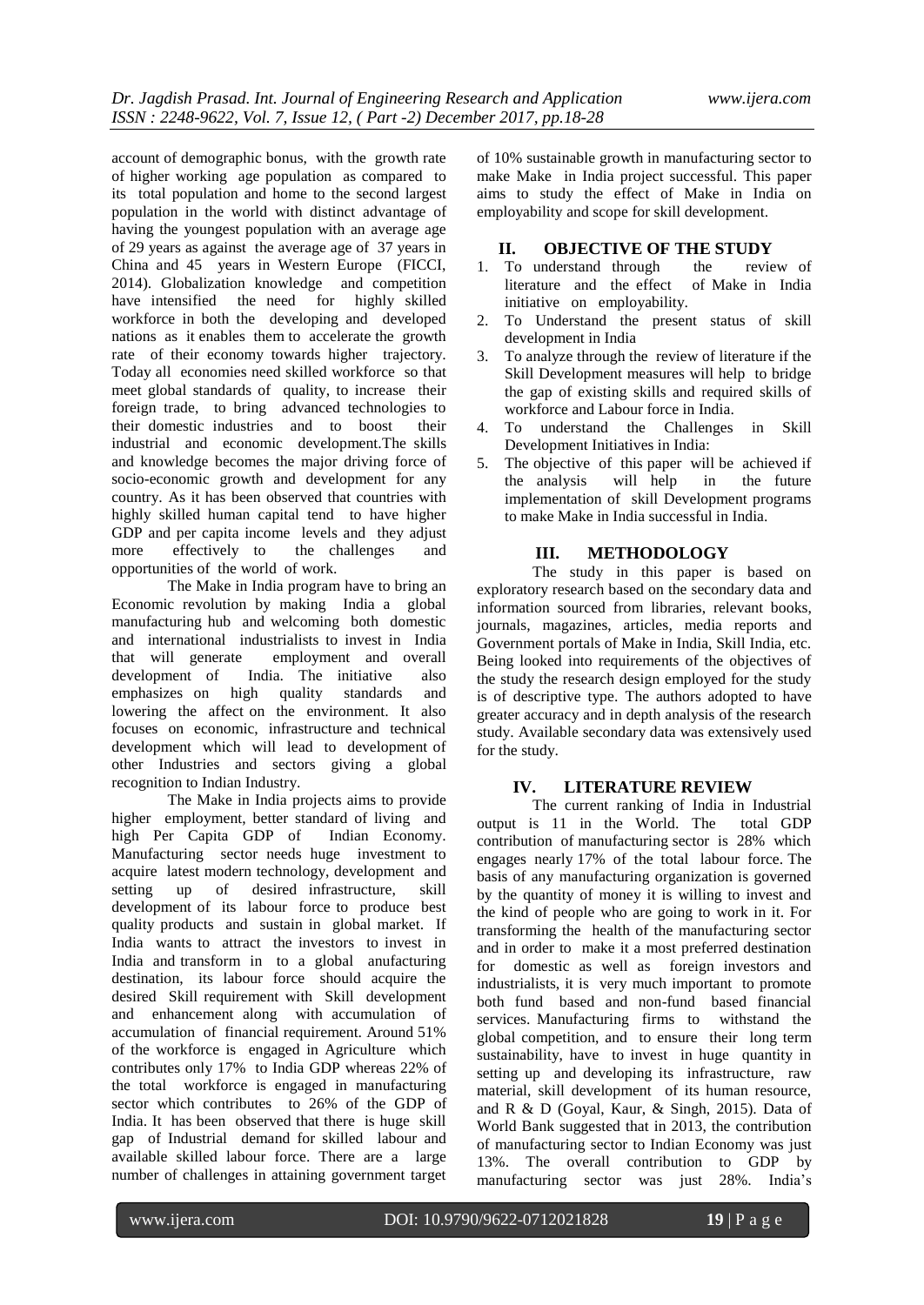contribution to World"s manufacturing is also very low with a contribution of just 1.8%. These statistics clearly indicates that India"s stand in Manufacturing is very poor (Goyal, Kaur, & Singh, 2015). If India will be transformed in a Manufacturing destination attracting investment from global and domestic Industrialist, it will generate many employment opportunities for the Indian labour force (Goyal, Kaur, & Singh, 2015).

#### **4.1 Make in India Generate Employment Opportunities:**

India has an impress economic growth rate but still it is not able to generate employment opportunities to meet the growing employable population. To achieve this India needs skilled, educated and healthy workforce. According to World Bank, 2015, India literacy rate measured to be only 73% in 2011 in comparison to the literacy rate of 95% in China and Mexico, 93% in Malaysia, 90% in Brazil which reveals that only 1 out of 4 person in India can read and write. (Deodhar, 2015) . Indian work force is immensely talented and adaptable. In order to develop an organization and ensure its sustained growth, it is very much important to develop its human resource working in it. Continuous investment in up gradation of their skills, knowledge and competencies is essential for an organization if it wants a guaranteed survival in the immensely competitive environment (Goyal, Kaur, & Singh, 2015).

In 2010, the first of its kind Manufacturing Policy was launched with prime focus on skill development as a strategy to enhance skill requirement India manufacturing sector. In fact, it focused on skill enhancement of less educated unskilled labour in the unorganized sector and proposed a Modular Employable Skills (MES) scheme under DGT. The relevant industry designs the educational courses to include the necessary skills requirement (Okada, 2012). Moreover, in private sector, Industrial Associations like CII (Chamber of Indian Industries), FCCI (Federation of Indian Chamber of Commerce and Industries) have played a pivotal role in creating awareness on Skill Development by organizing seminars, workshop and liasioning with Government agencies in bringing institutional reforms. Moreover Industry also realized the urgent requirement of skill development provision to solve their problem of lack of skill required by the Industry (Okada, 2012). Along with universalization of Primary Education in India, skill development for manufacturing sector is also important. To make this process effective, retired employees from Armed Forces and Railways can be used as these two organizations have thousands of skilled and experienced personnel for the introduction, maintenance and up gradation of all

kinds of mechanical and electrical equipments. Such experiences and skilled personnel can effectively contribute in strengthening Technical and Industrial Training institutes like ITIs.

To improve the quality, the Union Government is planning to invest Rs 6000 crore in Industrial Training Institutes (ITIs), which are constituted under the Ministry of Skill Development and Entrepreneurship. Union Government to provide training in various trades. India will send 3 lakh youth to Japan for on-job training for 3-5 years as part of the government's skill development programme. Skill Development and Entrepreneurship Minister the Union Cabinet has approved signing of Memorandum of Cooperation (MoC) between India and Japan on the Technical Intern Training Program (TITP). "Educational Institutions and Universities should not merely be centres of academic knowledge but they should impart skill development and also encourage youngsters to get into entrepreneurship," the Nagaland Governor said. Lieutenant Governor Anil Baijal has approved the Delhi Government's higher education and skill development loan guarantee scheme under which students will be provided loans by Banks with the Government as a guarantor. Bihar Deputy Chief Minister Sushil Modi has told the State Government is considering giving tablets to youths who would get training under the Skill Development Programme.

#### 4.2 **To Understand the Challenges in Skill Development Initiatives in India:**

The current capacity of Government and Private training institutes are very low in number. It is only million per annum. The eligibility criteria under the current vocational training structure requires class  $8<sup>th</sup>$ , class  $10<sup>th</sup>$  and class  $12<sup>th</sup>$  education as mandatory which restricts a significant number of less educated or illiterate workers to enter the formal training system. The course pattern is not as per industry requirement and latest developments of market are not covered in the curriculum which effects employability as Companies have to re-train the apprentices at the time of hiring. The under quality of training program is also one of the issues. Apprenticeship training where students are trained at the company premises is also a failure in India because of inadequate private sector participation and administrative challenges arising from the distribution of power across various levels of governments (Government of India 2009:23). The number of entrants in the non-farm sector is only increasing every year because of movement of labor from farm to non-farm sector. There has been no change in farm based jobs. The growth in skill training provided in sectors such as retail, customer services etc have been uneven. Meeting the training requirement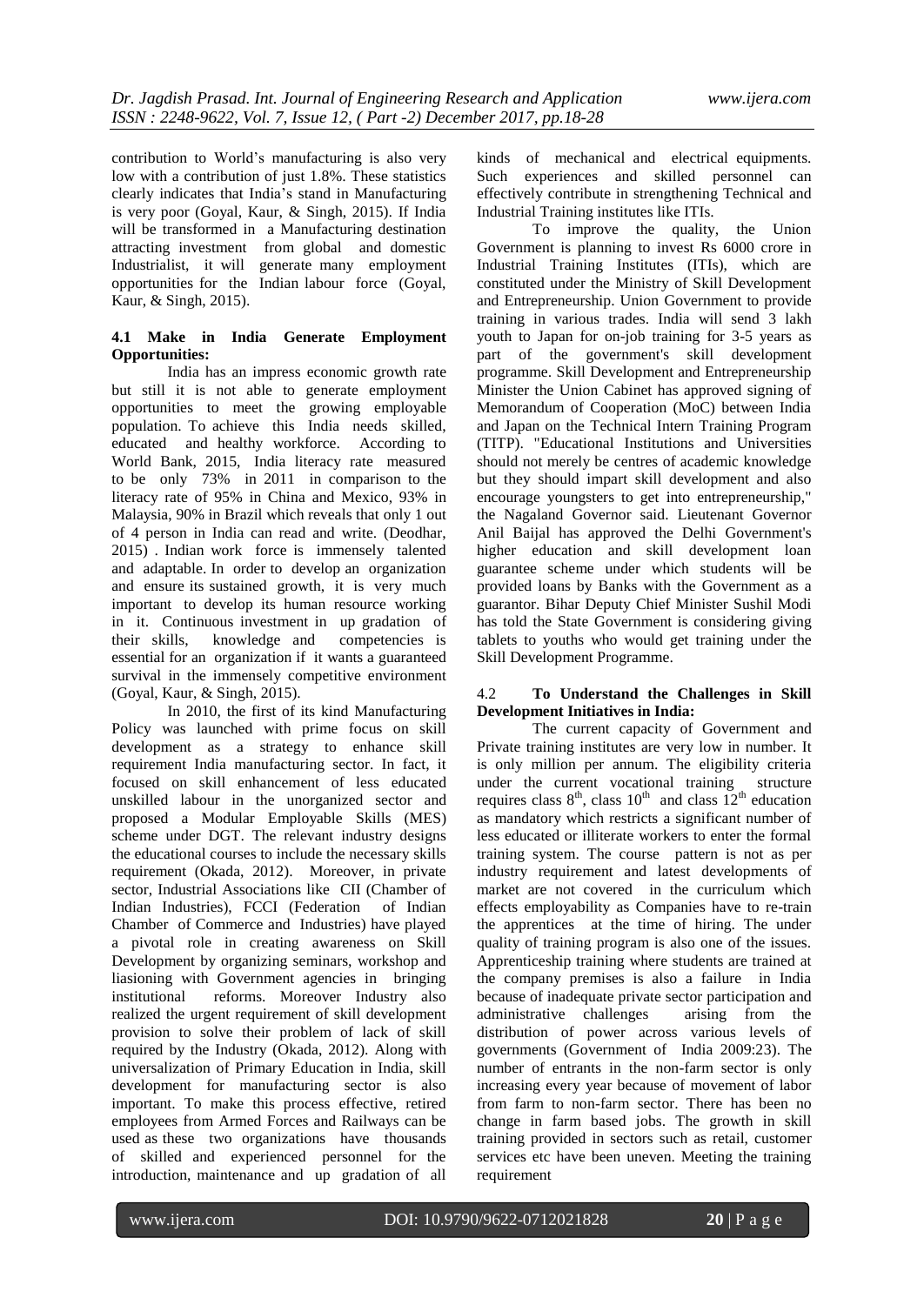of such large workforce has remained a challenge. The under quality of training program offered and lack of interest by the private partners is a major disadvantage. The World Bank (2006:6) has stated that vocational training is considered as stigma in India. It is considered to have a low status due to its linkage with manual work requirement. All these factors are affecting employability.

In recent years, India has seen rapid economic growth with the growth of advanced industries and talented skilled Human Resource. With the growing economic growth, it is required to emphasize on acquiring and enhancing the knowledge and skill of the youth of the Nation. But

India has a huge skill gap in comparison to rest of the world. In India, as shown in Fig: 1. only 10% of the total Labour Force get some skill training in which 2% with formal training and 8% with informal training . Moreover, 80% of the new addition into the workforce do not even have the opportunities for training for skill enhancement (FICCI, Ernst and Young, September 2012). With the new entrant of 12.8 million young labour force in the market every year, the Government recognizes that India faces a serious skills shortage, as the majority of these new entrants are likely are unskilled (Okada, 2012).



#### **V. NATIONAL SKILL DEVELOPMENT POLICY**

Directorate General of Training (DGT), Ministry of Skills Development and Entrepreneurship has implemented various remarkable skill development programs across India such as:

- 1. Craftsmen Training Scheme (CTS)
- 2. Advanced Vocational Training Scheme (AVTS)
- 3. Apprenticeship Training Scheme (ATS)-1961, revised 2015
- 4. Skill Development Initiative Scheme (SDIS-MES)
- 5. Vocational Training Institute FTIs, ATIs, MITIs and CTI
- 6. Special coaching scheme for SC/STs
- 7. Vocational Rehabilitation Centre"s for Handicapped (VRCs)

In Five Year plan (2012-2017) with special focus on reviewing and benchmarking in

the creation of Skill Development Institution and Infrastructure across the nation. Table 1 shows the National Skill Development Initiatives strategic institutions by Government of India. Government of India initiated a Coordinated Action on Skill Development in 2008 led by Prime Minister National Council on Skill Development (PMNCSD) and National Skill Development Coordination Board (NSDCB) and newly formed National Skill Development Agency (NSDA) in 2013 which is a merger between PMNCSD, NSDA and officers of the Advisor to the PM on Skill Development. The aim of NSDA is to provide strategic guidance and inputs in upgrading basic infrastructure development of the existing Institutions like Industrial Training Institute (ITIs), craftsmen Training institutes and Technical and Vocational Education and Training (TVET) systems to provide a skilled and enhanced labour

www.ijera.com DOI: 10.9790/9622-0712021828 **21** | P a g e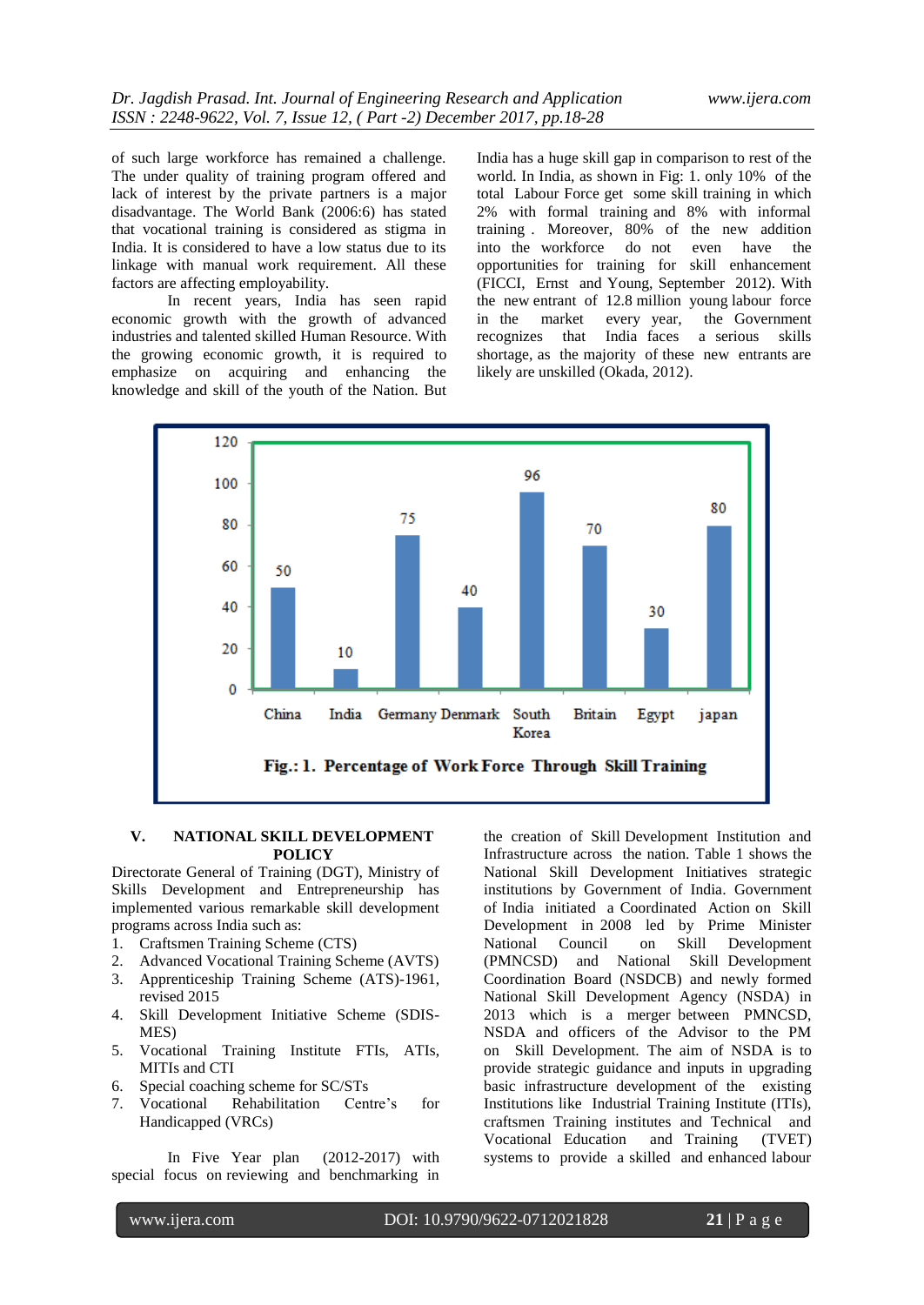force to fulfill the globally accepted accreditation and global standard of skill (Das, 2015).

| Sl. No. | <b>Ministry and Department Organization</b>      | <b>No of Trained Person</b> |
|---------|--------------------------------------------------|-----------------------------|
| 1.      | National Skill Development Corporation           | (In million)<br>150         |
| 2.      | ITI (DGT)                                        | 100                         |
| 3.      | <b>MHRD Higher Education</b>                     | 50                          |
|         | <b>MHRD</b> Vocational Education                 |                             |
| 4.      | Road Transport and Highways                      | 30                          |
| 5.      | Agriculture                                      | 20                          |
| 6.      | <b>Construction Industry Development Council</b> | 20                          |
| 7.      | Rural Development                                | 20                          |
| 8.      | Micro Small and Medium Enterprises               | 15                          |
| 9.      | Other (Power, Petroleum etc.)                    | 15                          |
| 10.     | Urban Development                                | 15                          |
| 11.     | Consumer Affair                                  | 10                          |
| 12.     | Finance Insurance and Banking                    | 10                          |
| 13.     | <b>Heavy Industry</b>                            | 10                          |
| 14.     | Health and Family Welfare                        | 10                          |
| 15.     | <b>Information Technology</b>                    | 10                          |
| 16.     | <b>Textiles</b>                                  | 10                          |
| 17.     | Women and Child Development                      | 10                          |
| 18.     | <b>Chemical and Fertilizers</b>                  | 5                           |
| 19.     | Food Processing                                  | 5                           |
| 20.     | Overseas and Indian Affairs                      | 5                           |
| 21.     | Social Justice and Empowerment                   | 5                           |
| 22.     | Tourism                                          | 5                           |
|         | <b>Cumulative Total</b>                          | 530                         |

| <b>Table: 1.</b> Skill Development Coordination Board (NSDCB) in order to Focus on |  |
|------------------------------------------------------------------------------------|--|
| Skill Enhancement of Human Resource of India (Jain, 2013).                         |  |

Sources http//pib.nic.in

| Table: 2 Growth of Manpower Requirement by 2022 |  |
|-------------------------------------------------|--|
| (FICCI, Ernst and Young, September 2012)        |  |

| SI. | <b>Sector</b>                         | <b>Employment</b>           | <b>Incremental</b><br><b>HR</b> | <b>ACGR 2008-2022</b> |
|-----|---------------------------------------|-----------------------------|---------------------------------|-----------------------|
| No. |                                       | in 2008                     | <b>Requirement till 2022</b>    |                       |
| 1.  | Auto and Auto Components              | 13                          | 35                              | 9.8%                  |
| 2.  | <b>Building Construction Industry</b> | 25                          | 33                              | 6.2 %                 |
| 3.  | Textile and Clothing                  | 35.4                        | 26.2                            | 4 %                   |
| 4.  | <b>Organized Retails</b>              | 0.6                         | 17.3                            | 33.8%                 |
| 5.  | <b>Real State Services</b>            | 11                          | 14                              | 6 %                   |
| 6.  | IT and ITes                           | $\mathcal{D}_{\mathcal{L}}$ | 5.3                             | 9.2 %                 |
| 7.  | Gems and Jewellery                    | 3.3                         | 4.7                             | 6.5%                  |
| 8.  | Leather and Leather Goods             | $\mathcal{L}$               | 4.5                             | 7.6 %                 |
| 9.  | <b>BFSI</b>                           | 4.3                         | 4.2                             | 5 %                   |
| 10. | Furniture and Furnishings             |                             | 3.4                             | $9.2\%$               |

Directorate General of Training under<br>of Skills Development and Ministry of Skills Development and Entrepreneurship, Ministry of Human Resources Development and other Ministries came together to initiate the Skill Enhancement process (Das, 2015).

The newly incorporated National Skill Development Corporation (NSDC) consist of distinguished technical professionals initialed Industry specific skill councils with foreign skill

development initiatives by Up-gradation of 100 Govt. ITIs into Domestic Funding , Up-gradation of 400 Govt. ITIs into VTIP Project with World Bank Assistance and Up-gradation of 1396 Govt. ITIs through Public Private Partnership Mode (PPPs) total establish 1896 Govt. ITIs and more than 6,500 skills development centres. The NSDC, ITIs and Polytechnics are expected to grow in providing their training facilities to train 402 million people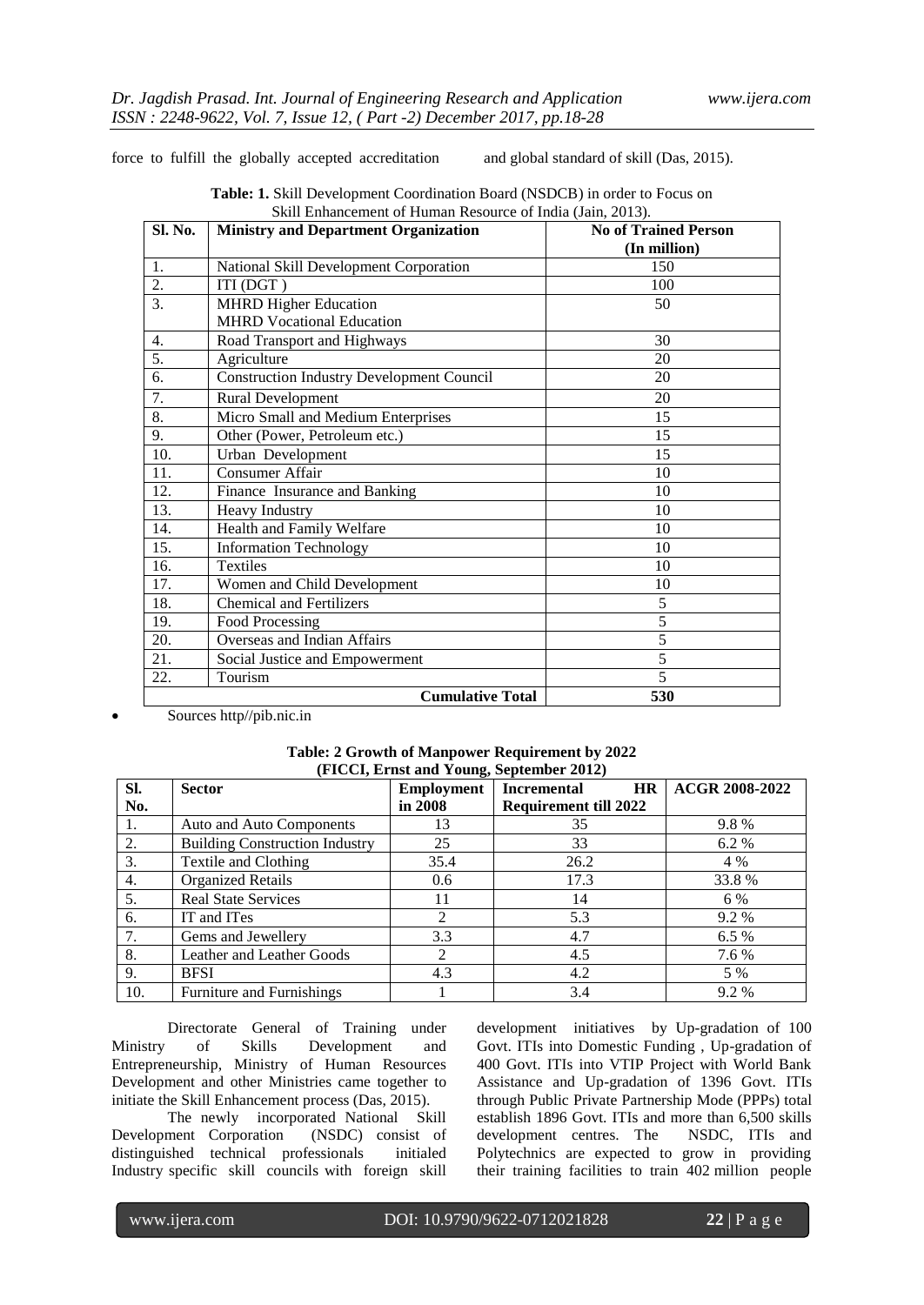by 2022.The implementation of National Skill Development Policy (NSDP) aims to increase opportunities to foreign collaboration in technical and vocational training and accordingly Singapore equipped with proven advanced training has collaborated with Institutes in India to provide vocational and technical training. Centre of Excellence for Tourism Training (CETT) in Campus

of Mohanlal Sukhadia University Udaipur Rajasthan has been started with annual intake capacity of 480 trainees with the help of Singapore. In the recent times, the number of educational institutions have positively increased across all levels, especially in the service sector. Despite this growth of education opportunities, India youth still lag behind in skill enhancement.

| Sl. No. | <b>Sector</b>                | <b>Work Forced 2011-2012</b> |
|---------|------------------------------|------------------------------|
| 1.      | Agriculture                  | 48.90                        |
| 2.      | Manufacturing                | 12.60                        |
| 3.      | Mining                       | 0.54                         |
| 4.      | Electricity and Water supply | 0.52                         |
| 5.      | Contraction                  | 10.60                        |
| 6.      | Trade                        | 9.32                         |
| 7.      | <b>Hotel Restaurant</b>      | 1.64                         |
| 8.      | Transportations              | 4.83                         |
| 9.      | Real s States etc.           | 1.41                         |
| 10.     | Education                    | 2.98                         |
| 11.     | Defense                      | 1.67                         |
| 12.     | Health                       | 0.92                         |
| 13.     | <b>Banking</b>               | 0.91                         |
| 14.     | Others                       | 3.16                         |
|         | <b>Total</b>                 | <b>100</b>                   |

**Table: 3 Proportion of Workforce Employment by Status 2011-2012**

#### **5.1 Challenges faced by Skill Development Initiatives scheme in India:**

- **1. Complicated Set-up of ITIs:** The existing structure for skill development includes complex and complicated. The Government data shows that in the recent time, skill development initiatives are spread across about 20 different ministries, and 35 state governments and union territories. Under this complicated Government and Private ITIs setup, the National Skill Development Agency (NSDA) was created to consolidate efforts in Skill Development. But it lags behind being under-resourced, without any effective authority and power and just has a coordination role.
- **2. Insufficient Infrastructure:** The training infrastructure and institutional set-up for providing skill training in technical and vocational skills is insufficient. In terms of current capacity around 3.5 million labour force are trained in various professional skill by different publicly funded organizations whereas 12.8 million new addition in the labour force every year. The infrastructure available for skill development currently is mainly Government funded still private sector investment has not been capitalized. The emphasize on vocational training provided in India is not matching with the requirement of the unorganized workers who constitute 90% of

the work force, resulting in a shortage of skilled workers at the national level. Unorganized and unskilled labour like construction workers from village and slam areas with little or no education and require special attention from Government providing them basic skill enhancing their employability.

**3. Mismatch of Demand and Supply :** The demand for labour force made by the industries and supply of labour force mismatch leads to expansion of various kind of skill development initiatives of the Government, its partner agencies like NSDC and Private cooperation, Private ITIs. In India only small section of work force actually receives various vocational and technical training for skill enhancement.

It has been observed that there are a lot of people seeking jobs in comparison to the available jobs at the lower skills level, whereas the number of available jobs are more in higher skills level than the available job seeker matching the job requirement. This demand and supply disequilibrium shows that there is a wide gap between the formal education and training to acquire skills by workforce as demanded by the industry.

**4. Geographical Problems:** Another serious issue cursing the labour market is its geographical set-up spread across different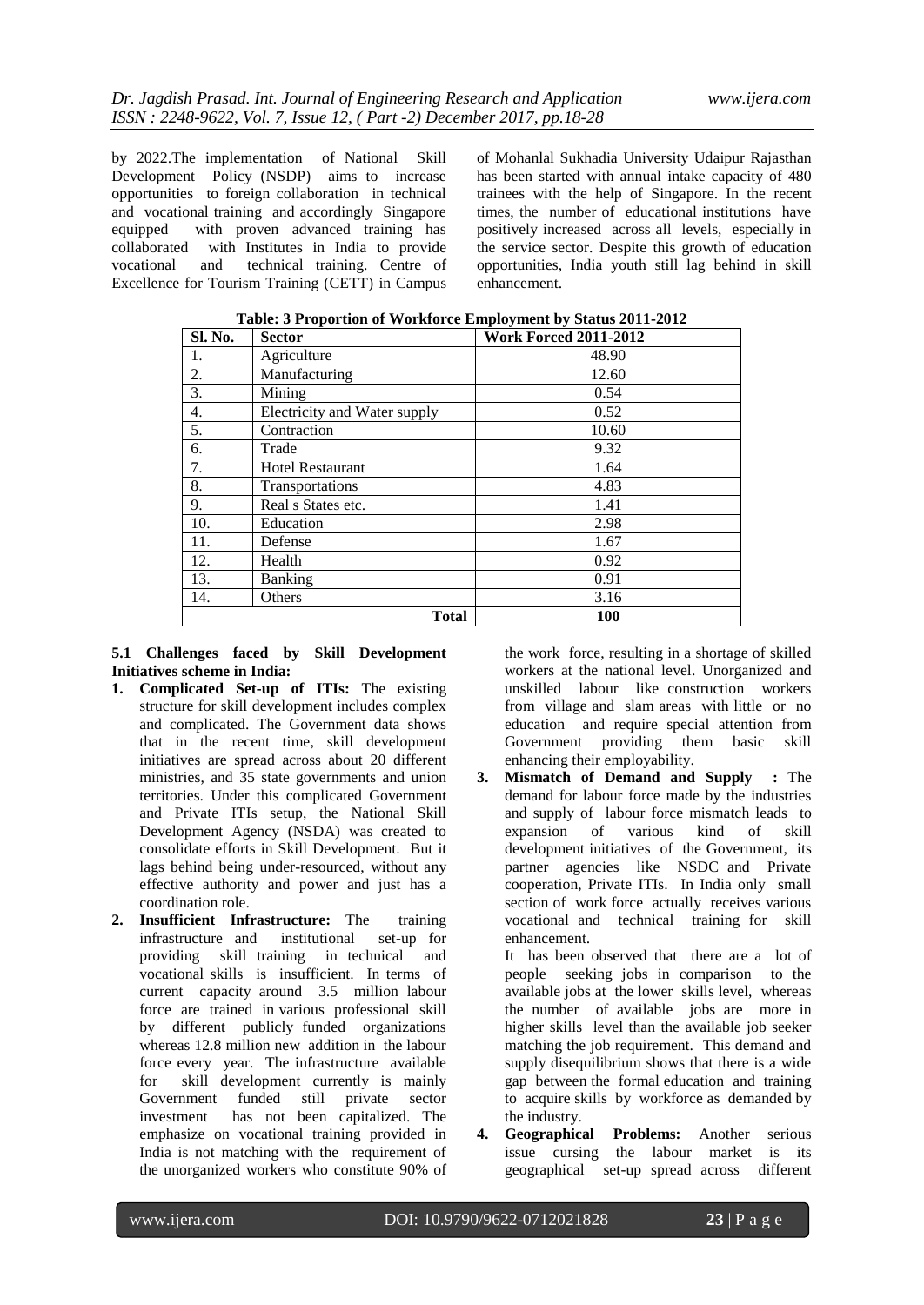states and Union Territories of the country. The economically developed states have more jobs creation with lower rate of available workforce whereas on the other hand; the states with low economic growth have more job seeker with a growing population in comparison with lesser available jobs. Thus states with higher economic growth have to rely on workers migrated from other geographically parts of the country to solve this issue. Mostly Institutional set-up for vocational and technical training is provided in urban so, the youth from rural areas lag behind in attaining the formal training in skill enhancement. Minimum 2- 4 Government ITIs should be opened by Government at Block level in each district.

- **5. Lack of Formal Education and Vocational Training:** India has attained progress in primary education with 1.5 million schools and 250 million enrollments but it still lack in higher education with just 20.7 milllion with only 24.3% of total enrollment. Vocational and technical training institutes, Industrial Training Institutes (ITIs) are largely backed by Government and Private entities. The current available capacity in industrial training is 4.3 million which is 201% less than the industrial requirement on 22 million skilled workforce annually. There are a large number of drop outs in education at an average age of 15years especially female students along with poor literacy and much obsolete training provided which fails to provide jobs and industrial requirement. In India, 90% of the jobs available are skill based but only 2% of the population (15-25 years) attains formal vocation training in comparison to 80% in USA and 60% in South Asian countries. India is required to provide vocational training to at least 300-350million workforce by 2022 which is much lower than the target of 402million workforce by 2022.
- **6. Skill development for Women:** The share of women workforce between 25 to 54 years of age is about 30% in 2010 as against 39% in 2000, which is quite below as compared to 72% in Brazil and 82% in China . A large section of female workforce is largely engaged in low paying unorganized works due to which women workers fails to get skilled job. A large section of women in India are not only unskilled but they lack in attainment of both basic primary education and vocational training. Around 30% of females in urban areas fail to attain primary education against 65% of rural women who lacks primary education. Currently, a majority of the female workforce in India is unskilled, i.e. a very low percentage of women have any kind of formal education. In India, around 60% of

women in rural areas and over 25% of women in urban areas lacked basic primary school education.

- **7. Lack of Labor Market Information System:** The absence of proper Labour Management Information System (LMIS) impedes the very objective of the skill initiative in India as it results in poor linkage between skill development and employment. At present, there is no proper system available in the job market where the industrial, job seekers and government come forward and share the relevant information among them and derive collective benefit from it. The Government lacks reliable data that would otherwise help it in making effective policy decisions and the inadequacy of such a system disappoints both employers and employees as it result in job mismatch and inferior quality output.
- **8. Training of Trainers:** Training of trainer is one of the important key of the skill development frame work. It is estimated that various publicly funded organizations produce 3.5 million trained personnel per annum against the 12.8 million new entrants into the workforce each year. However, to address this issue, NCVT approved a proposal to upgrade Model Industrial Training Institutes (MITIs) for conducting instructors training and in addition to this the council also allow various types of organizations private and public limited companies registered under the Companies Act, societies and trusts registered as per the Act to set up ITIs and ITCs as well as undertake instructors training programs.
- **9. Basic Infrastructure Challenge:** One of the important requirements for the proper implementation of the skill and training development programs is the availability of the basic infrastructure for the same. It has been noticed that many skill development institutions suffer from lack of proper infrastructure. Apart from a detailed evaluation while sanctioning approval for establishing a new institute, the assessment of the fitness evaluation of the institutes is not conducted regularly. Complicated infrastructure including equipments, machines and tools etc. are not available in majority of the institutions. As a result, workers get trained on outdated machines and find themselves deficient in skills when employed.
- **10. Skill-Gap between Informal and Formal Sector:** As the Government of India has set a new target to impart the necessary skills to 402 million people by 2022 in the Twelfth Five Year Plan, whereas in reality the country is facing a significant skilled manpower challenge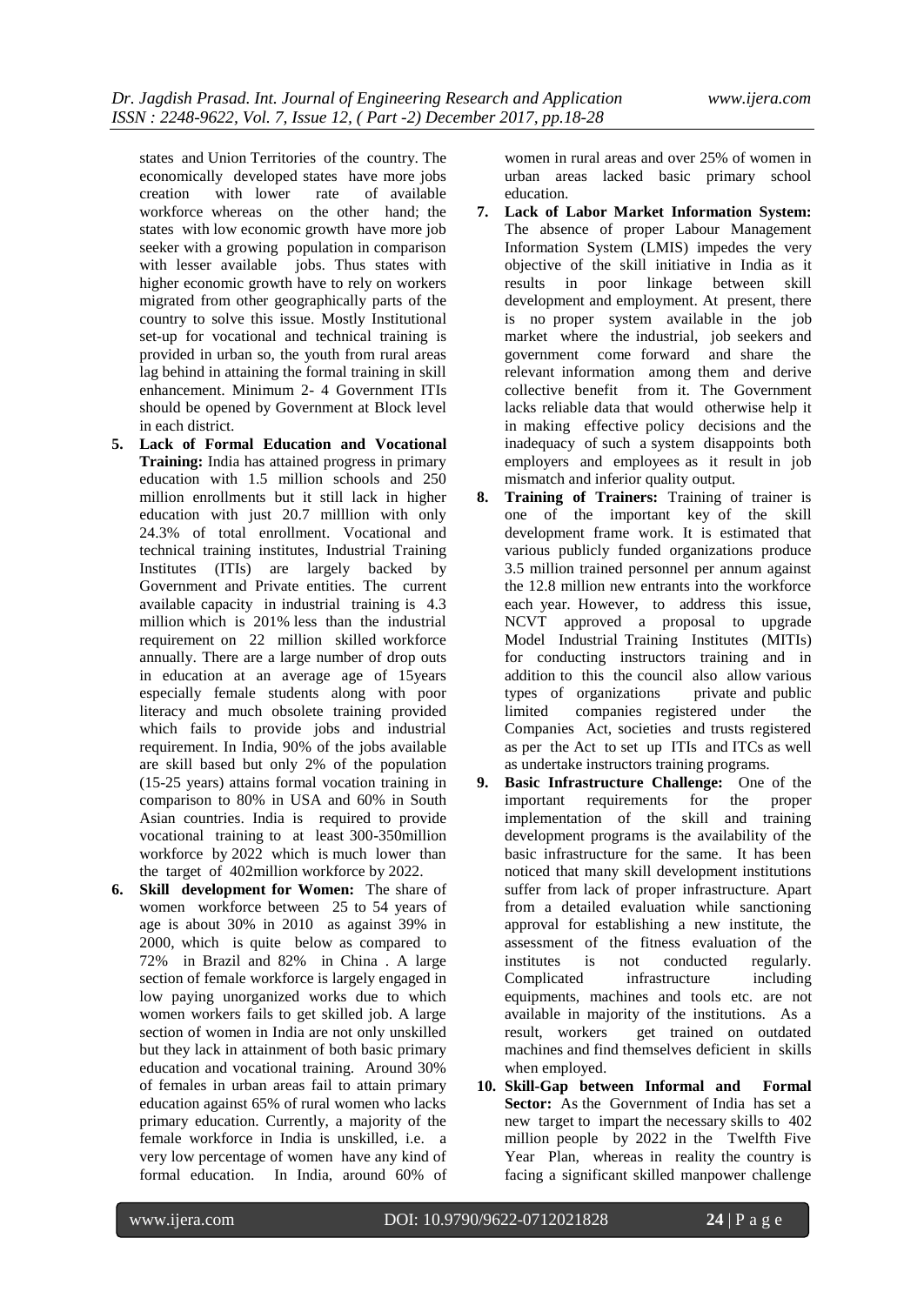over the next decade. In India, around 12 million people are expected to join the workforce every year whereas the current total training capacity of the country is around 4.3 million, thereby depriving around 64% entrants of the opportunity of formal skill development every year. Furthermore, out of approximately 0.4 million engineering students graduating every year in India, only 20% are readily employable. Around 93% of the Indian workforce is employed in the unorganized or informal sector, which lacks any kind of formal skill development training. Barely 2.5% of the unorganized workforce reportedly undergoes formal skill development in comparison to 11%of organized sector. In addition, only around 12.5%and 10.4% of the workforce in the unorganized and organized Sectors, respectively, undergoes informal skill development. This indicates that around 85% of the work force in the unorganized sector does not imbibe any form of skill development formal or informal.

- **11. Multiplicity of Institutional Framework:** India has witnessed significant progress in the skill development landscape as various types of organizations have been set up both at national and at state level. Around 21 ministries, various national-level agencies, several sector skill councils, 35 state skill development missions and several trade and industry bodies comes forward with a view to push the national skill development agenda. Given this mindbogglingly complex institutional setup with overlapping and conflicting priorities and little co-ordination and standardization ultimately resulted in fragmented outcomes with limited impact.
- **12. Placement linked Challenge:** A major problem of India"s existing skill or education development system is lack of linkages between education and placement of that trained workforce. In India, the vocational training is offered nearly in 120 courses and mostly of long duration (i.e. of 6 month, 1 to 2 years duration). Whereas in China there exist approximately 4000 short duration modular courses, which provide skills more closely aligned to employment requirements. Majority of ITI and ITC do not offer job placement services i.e. they struggle for appropriate employment except in areas with high economic activity. Lack of correlation between demands of local economy and provisioning of skills by local institutions create an employment gap and lead to job related migration. It also gives rise to social tensions due to the skilled unemployed phenomenon.
- **13. Private sector Participation:** Mostly private

sector institutes are located in urban areas therefore rural population remains lags behind. Due to high cost of these institutes the weaker or disadvantaged section also unable to get proper skill training.

- **14. Low Educational Attainment:** The country has made progress on educational attainment about 1.5 million schools in India with a total enrolment of 250 million students from preprimary to high and senior secondary levels i.e. Schools constitute the maximum number of enrolments. Higher education sector comprises around 20.7 million. The total number of students enrolling for open universities and other diploma courses constitute 24.3% of the total students. Vocational training in India is primarily imparted through the government and private industrial training institutes (ITIs). Higher drop-out rates of educational institutions mostly after the age of 15 years and above and especially in female students. Accessibility for the disadvantaged and rural section of the society is difficult due to high costs and other social impediments like transportation problems especially for a girl student travelling away from home. Poor quality of education which result in lack of literacy and numeracy skills on the part of students. These students find it extremely difficult to absorb even basic skills. Many skills taught in curriculum are obsolete and their end result is that workers are unable to find jobs according to their aspirations. Increase in educational institutions further lead to multiplicity of curriculums for the same skill resulting in uneven competency levels.
- **15. Lack of the Vocational Skills University:** Vocational Skills University can offer all kinds of Degrees at the Masters, Doctoral degrees and Diploma programs in vocational higher education sector. The University can also offer a separate Bachelors degree for Vocational Education teachers. Recently Government of Rajasthan has been opened Skill University in Jaipur.

#### **5.2 Measures Taken by Government of India:**

The Government and industry are well aware of this reality and trying to figure out solutions for the challenges. National Skills Policy was formulated in 2009 by Government of India and special budget was also allocated in the FY 2011-12, 2012-13 with an ambitious target of imparting skills training to 402 million by 2022. A National Skill Development Corporation Board (NSDCB) and Prime Minister"s National Skill Development Council was established. NSDCB is based on Public Private Partnership (PPP) under the chairmanship of the Deputy Chairman of the Planning Commission. It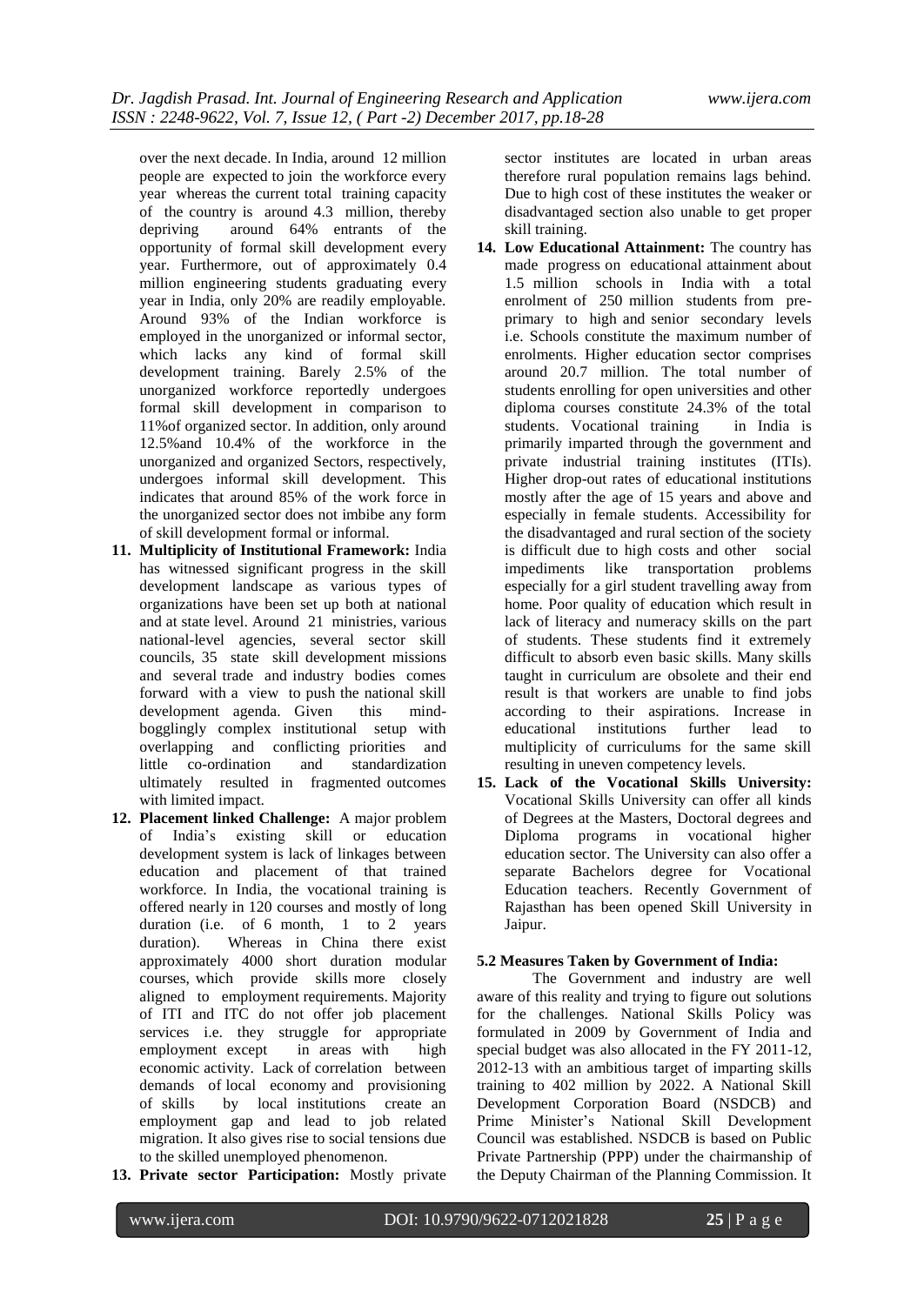formulates strategies based on the decisions of Prime Minister"s Council on National Skill Development. The setting up of autonomous body National Skill Development Agency (NSDA) was approved on 9th May 2013. The NSDA is mandated to work towards coordination and harmonization of skill development efforts of the central and state governments as well as the public and private- sector industries. It looks after policy changes, scheme reviews, new scheme strategies and engagement with PSUs and NGOs.

The Government is constantly working to bring the required machinery and infrastructure for training. Initiatives needs a considerable amount of innovative delivery approaches such as decentralized delivery, mobile training, distance learning/e-learning and web-based learning and capacity expansion. Special courses offering multiple skills have been initiated at ITIs under the Modular Employability Scheme. People who had informally-acquired skills can get certification by taking examinations at ITIs.

Public Private Partnership is also used quiet extensively where training programs are sponsored by private funding. Apprenticeship Act has also been implemented by the Government under which every company has to compulsorily hire a fix number of apprentices from ITI"s every year to work and train at the company. The apprentice learns theory at the college and gets hand on experience at the company. This approach helps in alignment of industry"s requirement for skilled talent as company"s hire the candidate and then train him as per industry"s requirement. Public training institutes are trying to promote expansion of public training institutes in difficult areas where private sector is not accessible. NSDC has set a target of at least 70% placement among students on completion of training program so that the relevance of training imparted by its partners can be understood by the students. To improve the dignity of labor, media campaigns have also been initiated by NSDC at the national level.

Government taking one step ahead has made some international collaboration with developed and industrialized countries like U.K, Germany, and Australia etc to exchange the ideas for delivery of skills training. UK Collaborations are: The UK Skills Forum (UKISF) India, an initiative by the UK India Joint Economic and Trade Committee (JETCO), The UK India Business Council acts as Secretariat for the UKISF. It is also the first point contact for UK skill providers, for India, it is FICCI. Since 1958, Germany has already been providing technical and financial assistance to develop institutes like Foreman Training Institute (FTI), National Instructional Media Institute, Chennai, or Central Staff Training and Research Institute Kolkata. Rajasthan is the first state in India to establish a mission for livelihoods, in September 2004, in order to address the challenges of unemployment and

ensuring gainful and sustainable employment by formulating appropriate and innovative strategies for the poor and vulnerable people.

#### **5.3 Measures Taken by Private Companies:**

Ground reality is known by the Industry and is working to find out solutions to these challenges. Non-profit organizations in large numbers are being engaged in providing skill training to enhance employability among the weaker sections of society. Companies like Tata motors, Bosch India, Toyota etc. at their level are also trying to develop the workforce and have built up their own training infrastructure to re-train entry-level candidates. As part of a national mission, Bosch India along with National Skill Development Corporation (NSDC) is working to achieve its objective of fulfilling the growing need for skilled manpower across sectors in India. Funding from NSDC and skill development competence has join hands to develop and deploy a vocation training model for making underprivileged children employable. It will help in providing a pool of high quality skilled manpower to the industry. Some companies have adopted various trades at ITIs in a Public Private Partnership model to make the students industry ready. Bharti –Walmart, a joint venture between Bharti Enterprises and Walmart, has established skill centers to train youth, free-of-cost, in retail skills to make them employable in a sector short of skilled manpower. Similarly Tata motors training institutes keep upgrading existing technical training institutes and establishing new technical training institutes. NSDC signed MOU with Tata Motors for skill development programs in automotive sector. Automotive skills will be taught to students in class 11 and 12 as a vocal subject in a few government schools for schools identified by Tata Motors. This pilot program will be introduced in 5 schools, teaching 50 students each. A total of 250 students will undergo this program and if it is a success, a full scale program will be launched. Volkswagen India also keeps investing on employment and education for locals.

#### **VI. CONCLUSIONS**

In this Research paper the following conclusions have made for skills development programme through Make in India:-

- 1. The study find out the overall status of skill capacity available, skill requirement, skill gap and initiatives taken by Government of India for Skill Development.
- 2. To Make in India project successful, youth of the Nation should be empowered with Formal Education, Technical and Vocational training to meet the Industrial and Market requirement as per global standard. Despite various efforts and investments in shaping the skills of a huge labor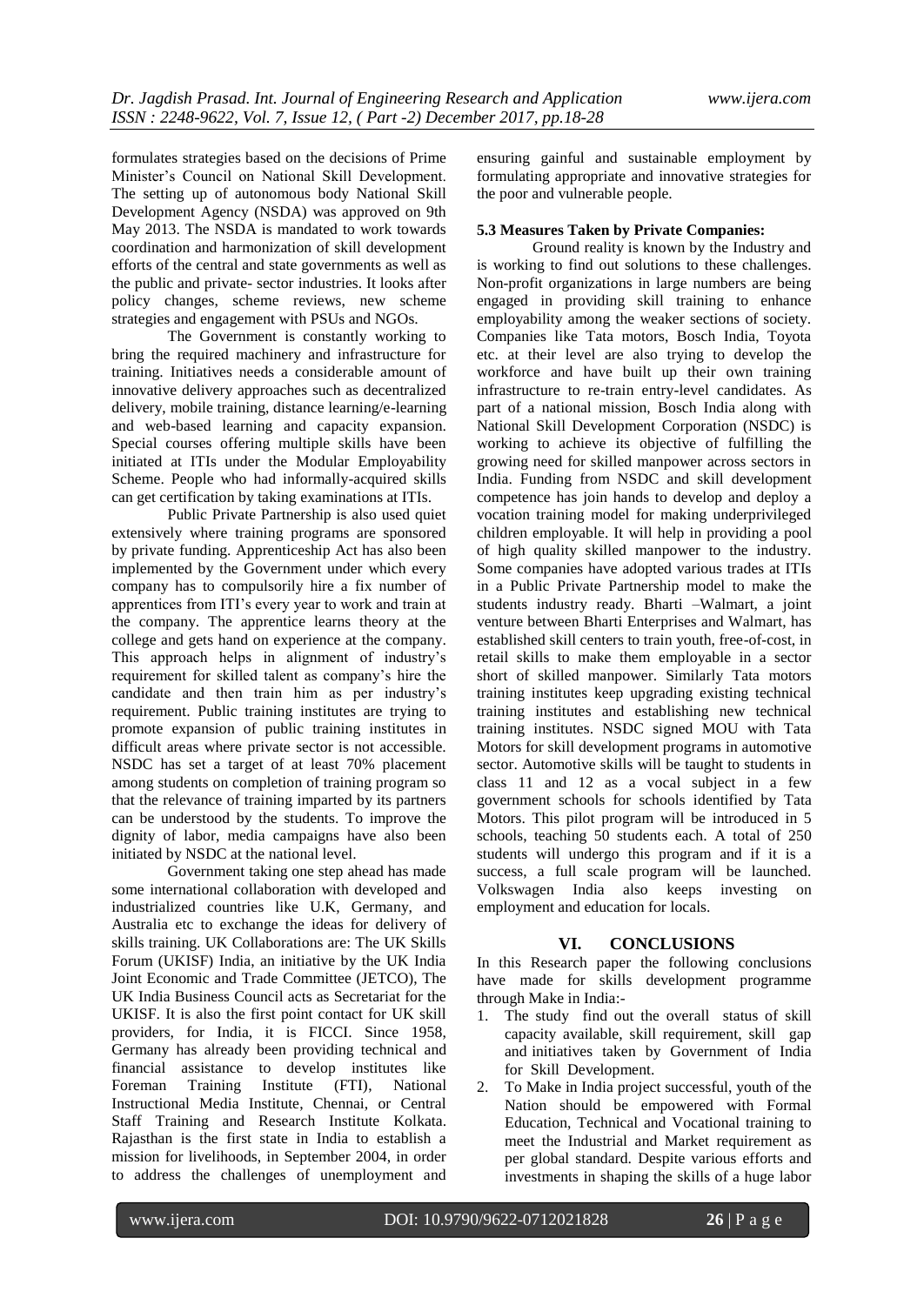force there are grave drawbacks in the System. Even after the Government investing a lot in training costs and infrastructure, creation of robust workforce for the industry is still a fantasy.

- 3. As a fast growing developing economy, besides white and blue collar, India also needs Grey collar- knowledge workers which include ICT skills, problem solving, analytical ad effective communication skills and rust collar-skilled workers at the grass root level in currently unorganized sector and un-benchmarked sectors like construction, agriculture and related trade.
- 4. Government, industry leaders are constantly from time to time launching new skill development initiatives but somehow it is not reaching the casual workers who dominate the Indian work-force. Stakeholders Industry leaders, Government etc have realized that none of them can work in isolation. They will need to collaborate as the stake involved is huge.
- 5. Mandatory Monitoring and Quality Certifications should be in place which will ensure high standards training programs with prime focus on enhancing the employability.
- 6. Sector specific Labor Market Information System at national and state level is to be established for reducing the skill mismatch which can help in the reliable and realistic assessment of economic trends and labour market.
- 7. Supply and demand of skilled manpower can be mapped with the help of Human Resource Planning which is also one of the important components. These exercises can help to anticipate skill gap over a period of time at different levels, sectors and geographical areas.
- 8. A designated agency should work on generating information from the LMIS and HRP exercises. Government employers, national, state and local level training providers, trainees and prospective trainees should be disseminated with information so collated so that they can use it in their skill development plans.
- 9. The information at National level can be disseminated by NCVT by receiving inputs from state and local levels. Counseling, placement and guidance can be provided by strengthening and upgrading the Employment Exchanges.
- 10. In a male dominated society, there has always been a limited scope to develop their skills for women and girls in rural areas due to social, economic and cultural constraints. The payment of wages is also on lower side. Socio-economic empowerment of rural women can be attained by investing in their skill development. They can be provided with basic education, technical training and other women extension services. Support by

self help groups and NGOs can help in improving their conditions by making them understand the importance of basic education and also by making the change in attitude of society towards women.

- 11. A designated agency should design the courses and introduce them at various levels on the basis of emerging opportunities for skill development and employment generation. The change should be brought from education system which needs to be renovated and restructured. Young population even after having degree is not able to fit in the industry due to lack of expertise to compete.
- 12. The vocational training should start from High School. Students should be made industry ready by making the curriculum for professional courses such as Engineering and MBA in a way that provides complete on the job training. The standard and quality of training needs to be upgraded. Soft skills training along with technical skills will bring desired results.
- 13. Moreover, with the passage of the Companies Act 2013, the mandate for Corporate Social Responsibility has been formally introduced and it is likely that the total CSR spends will increase for employability linked programs to promote skill development. Prime Minister in his maiden speech said, "Skill development should be accompanied by a spirit of "Shram-ev Jayate" – giving dignity to labour." Skill development and entrepreneurship is one of the top most priorities of the new Government due to which first time an independent ministry has been created to take the mandate forward.
- 14. Finally, it is important that the intended beneficiaries of the skill development program join training programs with an inspiration to learn and make them self-reliant to live a better life.
- 15. Short duration skills course through SDIS-MES Scheme, Dual course system as Germany pattern and Apprentice Training scheme 1961 revised 2015 should be implemented and monitoring properly.
- 16. Basic Infrastructure i.e. Tools, Equipments and Machineries in ITIs should be replaced as per latest technology and as per Market need.
- 17. All Government Sector where Technical knowledge need, in Recruitment procedure minimum qualification should be ITIs.
- 18. The Strengthening Capacity of Vocational Instructor Training provider Institute i.e. FTIs, ATIs, MITIs and CTI under Directorate General of Training (DGT), Ministry of Skills Development and Entrepreneurship.